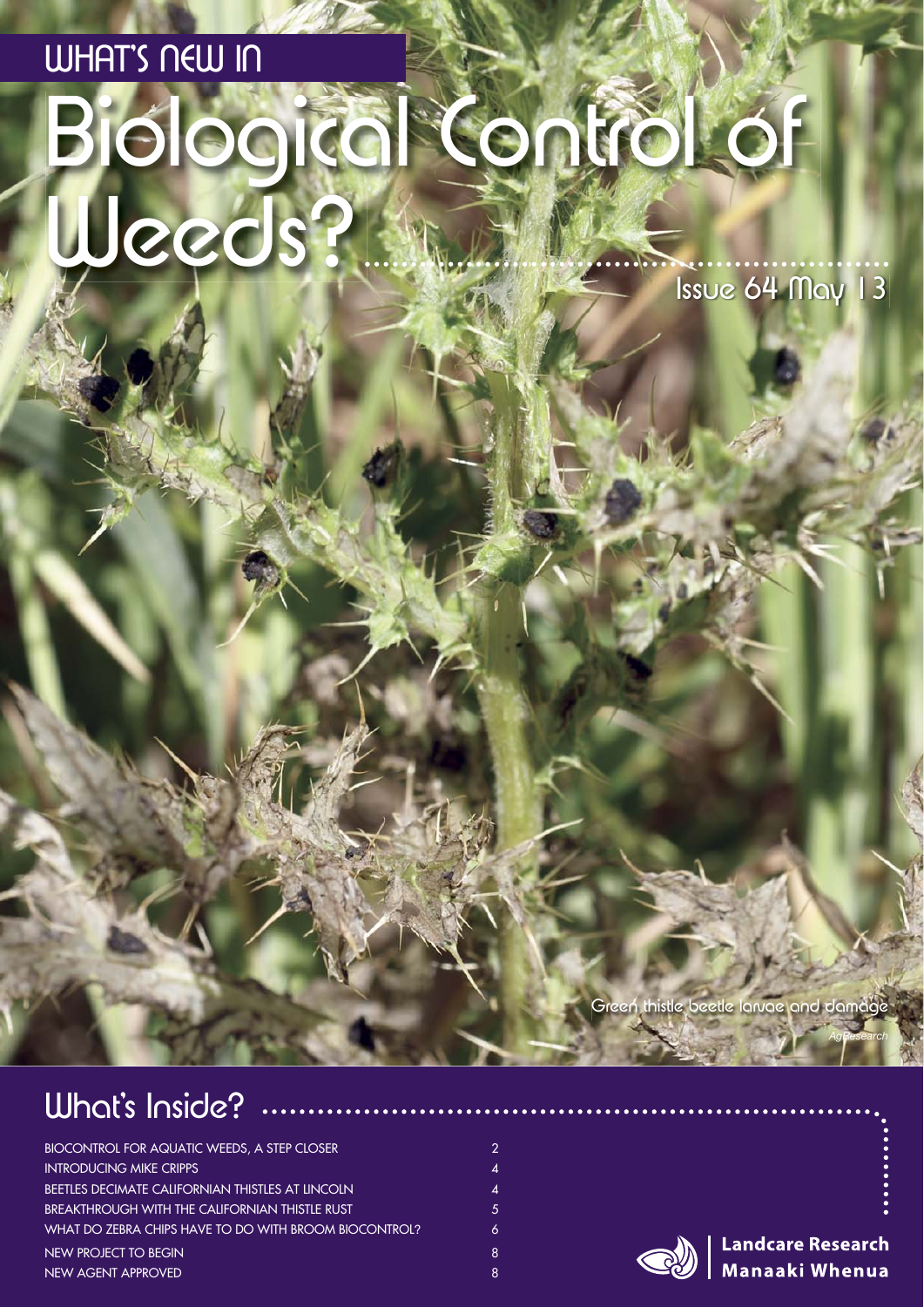In Issue 56 of this newsletter we suggested that classical biocontrol had been underutilised as a method for controlling aquatic weeds in New Zealand. Currently the methods used include mechanical control, habitat manipulation, herbicides and inundative biological control using grass carp (*Ctynopharyngodon idella*). Mechanical methods are sometimes unavoidable (e.g. power station screen cleaners) and are expensive to implement. Herbicides are easier and cheaper to use than mechanical methods but also have limitations, particularly for submerged aquatic weeds, where there is a risk of inadequate plant exposure and uptake. There is also a risk of increasing public opposition to their use. Sterile grass carp can be an effective tool. Grass carp can be released en masse and, because they are not able to breed, can either remain in the lake until they die or be contained in cages and later removed. The downside to grass carp is that although they have plant feeding preferences, once the most palatable species are consumed they become less selective about what plant species they eat and will feed on any remaining native vegetation too. However, using grass carp to knock weeds back can at least give native plants a chance to recover once grass carp are removed or die out naturally.

Previously it was believed that biocontrol of aquatic weeds was too difficult because it was thought that most aquatic insect herbivores and pathogens have wide host ranges. However, further research has shown this not to be the case and in the past two decades there have been many examples of highly successful aquatic weed biocontrol projects overseas. After it became clear that New Zealand was

| Aquatic targets prioritised by key stakeholders. |  |  |  |
|--------------------------------------------------|--|--|--|
|--------------------------------------------------|--|--|--|

| <b>Plant species</b>             | Rank    | Comments                                                                                                              |
|----------------------------------|---------|-----------------------------------------------------------------------------------------------------------------------|
| Ceratophyllum<br>demersum        | Red hot | Worst aquatic weed in most regions                                                                                    |
| Lagarosiphon<br>major            | Hot     |                                                                                                                       |
| Egeria densa                     | Hot     |                                                                                                                       |
| <b>Myriophyllum</b><br>aquaticum | Warm    |                                                                                                                       |
| Elodea<br>canadensis             | Warm    | Not as bad as some other weeds, but<br>concern it may replace Lagarosiphon<br>if that weed is successfully controlled |
| Spartina sp.                     | Cold    | Not yet important enough, nationally.<br>Control efforts succeeding                                                   |
| Vallisneria spp.                 | Cold    | Not yet important enough, nationally                                                                                  |
| Nymphaea<br>mexicana             | Cold    | Not yet important enough, nationally                                                                                  |
| Zizania latifolia                | Cold    | Not yet important enough, nationally                                                                                  |
| Lythrum<br>salicaria             | Cold    | Not yet important enough, nationally                                                                                  |

missing out on a good opportunity, we organised a meeting with key stakeholders in November 2011 to explore the level of interest in developing biocontrol for aquatic weeds. Interest was high and as a result a steering group was formed (with representatives from Landcare Research, NIWA, Ministry for Primary Industries, Department of Conservation, Auckland Council, Bay of Plenty, Waikato and Greater Wellington regional councils, and Marlborough District Council), which met in June 2012 to rank potential targets (see Table) and consider how best to progress the project.

The steering group acknowledged that additional funding would be required if work on aquatic weeds was to proceed, and a number of potential new funding sources were discussed. The group agreed that a detailed proposal was needed to take to potential funders. The proposal would focus only on the top three species of interest: lagarosiphon (*Lagarosiphon major*), hornwort (*Ceratophyllum demersum)*  and egeria (*Egeria densa*)*.* These weeds displace native vegetation, and disrupt recreational activities; storms can deposit large masses of rotting vegetation on beaches; and detached stems may block water-intakes of power stations, impeding electricity generation. All three can spread between water bodies when fragments of the plant are accidentally transferred, usually as the result of human activities such as boating and fishing. Although studies on the feasibility of biocontrol for these species had been prepared in the past, they needed to be updated in light of considerable new recent developments. Quentin Paynter has recently completed this task, and below we summarise the main findings.

Lagarosiphon is a submerged aquatic plant – native to southern Africa – that has become invasive in parts of Europe and Australia as well as in New Zealand. The plant was first recorded in New Zealand in 1950 and is now patchily distributed throughout most of the country. Lagarosiphon is dioecious, having male and female plants, but male plants are only known to occur in South Africa. The plant only reproduces asexually here and does not produce seeds. Quentin found that there are no native New Zealand plants closely related to lagarosiphon (which belongs in the Hydrocharitaceae family). "This makes it a good candidate for biocontrol as host-range testing is relatively straightforward," said Quent. Lagarosiphon is also a problem in Irish waterways and a biocontrol project began there in 2008. A number of potential agents were identified in the plant's native range including a leaf-mining fly (Hydrellia lagarosiphon) and a shoottip mining midge (cf. *Polypedilum* sp.). Host-range testing of these agents is well progressed and the fly already appears to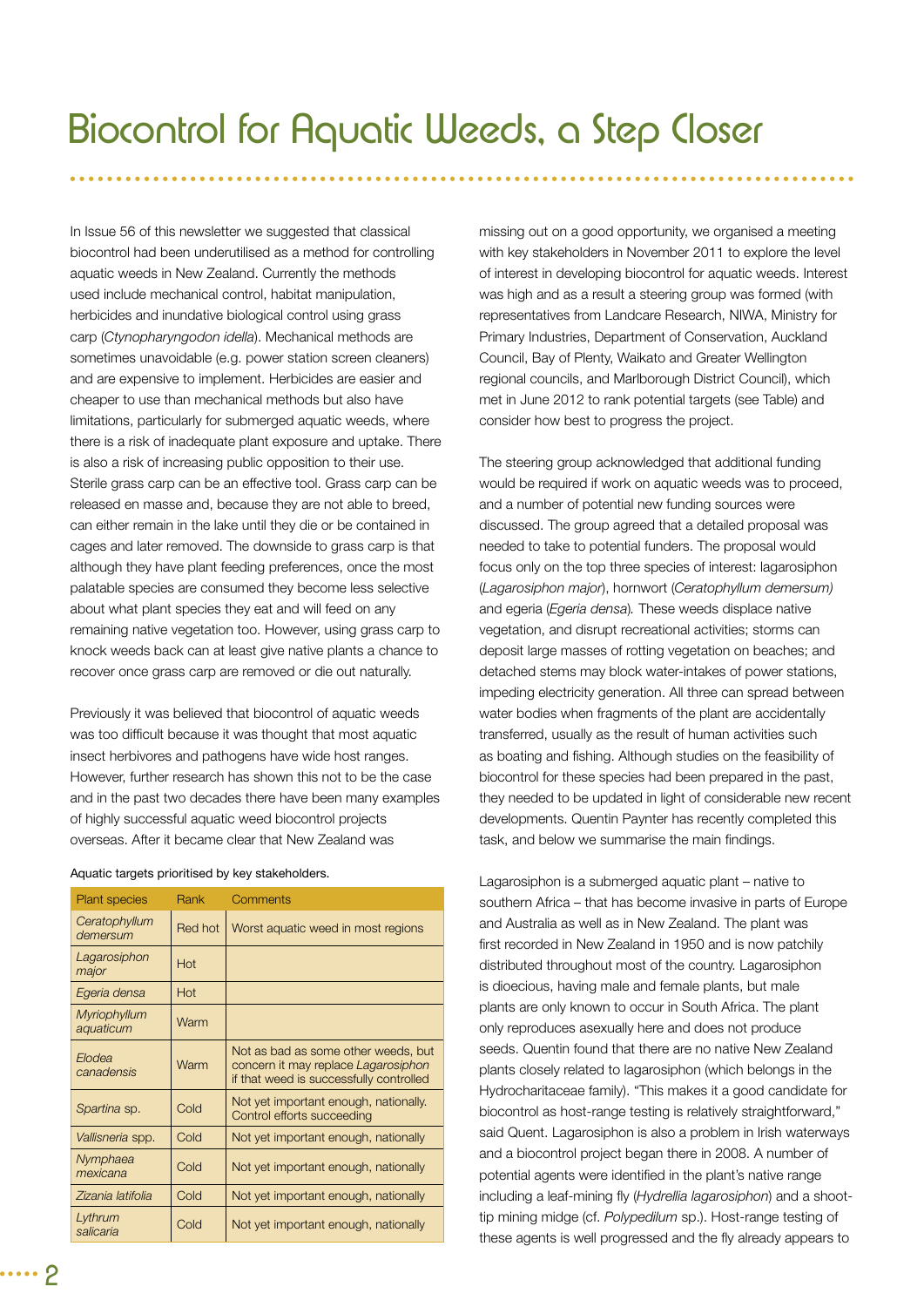be sufficiently specific for release in New Zealand. Only a small amount of additional testing would be required to confirm this. However, more extensive testing of the midge would be required to assess its suitability for release in New Zealand.

The fly lays its eggs on vegetation growing at the water's surface, whereas the midge has larvae that can swim, so it should be capable of attacking lagarosiphon growing in deeper water. Studies showed that the fly is capable of reducing lagarosiphon biomass by 50–70% after 134 days of exposure, and sustained herbivory over multiple generations reduced shoot biomass production by nearly 100%. The damage caused by the midge is purportedly even more harmful to the plant than that caused by the fly. Quentin has estimated that the cost of gaining approval for the fly as a biocontrol agent for New Zealand would be in the region of \$145,000–\$165,000 and the cost of gaining approval for both the fly and the midge would be  $\approx$ \$220,000–\$260,000; pretty cheap when you compare it with the annual cost of controlling lagarosiphon in New Zealand, which was recently estimated to be nearly \$1.5m.

Another *Hydrellia* fly looks to be a promising potential agent for egeria. Egeria (also known as Brazilian waterweed) is native to South America, but has now established in a number of countries around the world including Chile, Mexico, the United States, England, and Australia. It is most commonly encountered in the Waikato Region but occurs throughout the North Island. Egeria is at an early stage of spread in the South Island and is restricted to a small number of still, shallow and slow-moving water bodies. Surveys for potential biocontrol agents that might be suitable to release in the USA against this weed began in Argentina in 2005. The most promising species found was the *Hydrellia* fly, which can cause heavy defoliation. The fly has been well studied and work conducted at the USDA/ARS/South American Biological Control Laboratory indicates it has a narrow host-range, confined to the Hydrocharitaceae family. Although New Zealand has no native plants in this family, it would be prudent to test a small number of additional native New Zealand plants, but based on previous results none of these are likely to be attacked. A second *Hydrellia* fly has also been identified as possibly having potential against egeria but it has not been well studied yet.

Less is known about potential biocontol agents for hornwort (*Ceratophyllum demersum*). Hornwort (also known as coontail) has a near-global distribution and is considered native to most countries, with New Zealand being one of the few exceptions. Hornwort was thought to have been introduced as an aquarium plant from North America, and was first recorded in New Zealand in 1961. However, as part of our feasibility study, samples were collected from around New Zealand and sent to Gary Houliston who extracted DNA from the specimens and compared it with sequences from GenBank. "This



Leaf mining fly *Hydrellia lagarosiphon.* 

indicated that hornwort in New Zealand comes from Australia and not the USA," said Quent. NIWA considers hornwort to be New Zealand's worst submerged weed and many other stakeholders seem to agree. Hornwort has been in the North Island for some time, and although all known infestations in the South Island have recently been successfully eradicated, this weed still presents a major threat to South Island water bodies. Given little is known about the natural enemies of hornwort, surveys would need to be undertaken, beginning in Australia and then possibly extending to other parts of the native range, depending on what is found.

The feasibility studies also address some areas of concern raised previously. Biocontrol could lead to increased physical fragmentation of aquatic weeds, which could give rise to more plants. However, in the case of lagarosiphon, this has been investigated as part of the Irish project with researchers finding that fragments damaged by the fly had significantly reduced viability. So fragmentation may not be such a big issue after all. Another potential downside to biocontrol still needs further consideration. There is potential for degraded lakes to suffer a further decline in health following the removal of weeds when they are the only remaining vegetation, and this will need to be planned for and managed through activities such as restoration of native vegetation. However, overall the prospects of achieving some really good environmental and economic outcomes relatively cheaply with aquatic weed biocontrol remain bright. Landcare Research and NIWA are joining forces to work on a detailed proposal, and it is hoped that funding can be secured soon that will allow this new collaboration, and the opportunities it provides, to be realised.

*The lagarosiphon feasibility study was funded by Horizons Regional Council via an Envirolink Medium Advice Grant (1248-HZLC93), and the egeria and hornwort feasibility studies were funded by Greater Wellington Regional Council. Thanks to Jan-Robert Baars (University College Dublin) and Raymond Carruthers (*USDA-ARS*) for providing information about lagarosiphon and egeria respectively; Suzanne Govella (Greater Wellington), Cam Speedy (Genesis Energy), and Craig Davey (Horizons Regional Council) for providing hornwort samples for DNA work; Michelle Archer and Joe Wheeler (Mighty River Power) and Cam Speedy for information about the cost of aquatic weeds; and John Clayton (NIWA) for comments on this article.*

#### CONTACT: Quentin Paynter

paynterq@landcareresearch.co.nz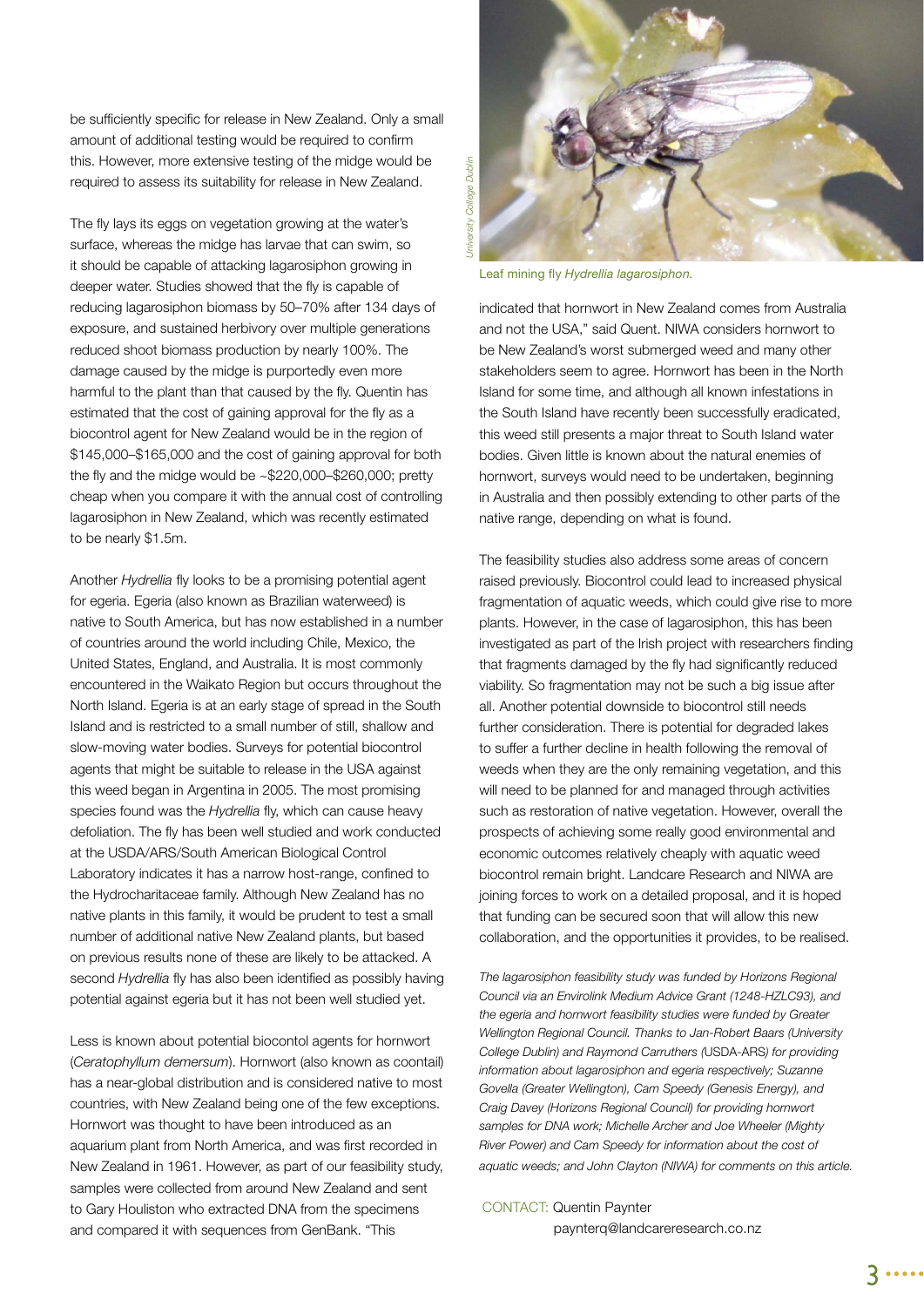# Introducing Mike Cripps

Michael Cripps joined the Weed & Pest Management team at AgResearch Lincoln last year. His position is primarily focused on pasture weed management, with an emphasis on biocontrol research. Before joining AgResearch Mike gained substantial experience in weed biocontrol from postgraduate research carried out in North America, Europe, and New Zealand. His research career began during a summer internship at CABI Switzerland in 2001, which led to a Master's degree project at the University of Idaho, and later a PhD based at Lincoln University in New Zealand (both in collaboration with CABI Switzerland). Much of his research focused on testing plant invasion mechanisms and underpinning theory of weed biocontrol by comparing invasive weeds in their native and introduced ranges. After his PhD,



Mike Cripps applying rust infected debris.

Mike took on a postdoctoral fellowship at Lincoln University, investigating potential extended effects of endophytes of pasture grasses in New Zealand. In his new role at AgResearch Mike is back investigating biocontrol options for weed management, with a current focus on thistles. Below Mike shares two stories with us related to his current work on Californian thistle (*Cirsium arvense*).

# Beetles Decimate Californian Thistles at Lincoln

The green thistle beetle (*Cassida rubiginosa*) is attracting a lot of attention, not surprisingly, since it can cause impressive levels of damage on Californian thistle (*Cirsium arvense*), one of the worst agricultural weeds in New Zealand. The beetle was first released here 5 years ago and is now well-established. Where the beetle occurs, anecdotal reports of severe and extensive feeding on Californian thistle are encouraging, and suggest great potential for this biocontrol agent. Although it is still early years for this beetle in New Zealand, it appears to be the most successful biocontrol agent released for control of Californian thistle to date.

At Lincoln, near Landcare Research a small population of green thistle beetles caused some striking damage to Californian thistles this past spring/summer. The adult beetles emerged in early October and quickly began laying egg masses. Within a few weeks the first instar larvae had emerged, and were greedily feeding on the thistle leaves. By mid-November feeding damage was obvious, but this was only from the first and second larval instars. The most extensive damage was apparent by late December, caused by the larger third to fifth larval instars. The larvae tend to move steadily up the growing thistle shoots, consuming all the green leaf tissue. In some cases, all that remained were dead, skeletonised shoots. Californian thistle is the primary target of this biocontrol agent, but an additional advantage is that it also feeds on other thistle species. At the Lincoln site, damage to Scotch thistle (*Cirsium vulgare*) was observed, but not nearly to the same degree as on Californian thistle.

"The damage observed on Californian thistle at Lincoln was impressive, and greater than anything I saw while working with this beetle in its native range of Europe," said Mike Cripps of AgResearch. The greater damage in New Zealand compared to Europe is intriguing, and Mike suspects it's due to "enemyfree space" experienced by the beetle here, allowing for the maintenance of higher beetle densities and a longer duration of sustained feeding. "In Europe, I recorded approximately 50% mortality one week after a field release of hundreds of green thistle beetle larvae. In Contrast, at Lincoln I noted constant densities of larvae for a month on the same shoots," explained Mike.

The degree of damage observed at Lincoln will likely cause population declines in Californian thistle. However, quantitative data from controlled field experiments under realistic pasture management systems in New Zealand are still lacking. Now that this biocontrol agent is established there are many new research questions to be answered. What level of impact does it have on Californian thistle, and other thistles here, and what limits the beetles' population numbers in New Zealand? To properly evaluate the effectiveness of this biocontrol agent substantial financial investment will be required to support on-farm experiments carried out at several sites over multiple years. "Given that thistles are among the worst pastoral weeds in New Zealand, causing tremendous productivity losses, the importance of understanding this biocontrol agent, its effectiveness, and how to best utilise it for thistle management cannot be overemphasised," concluded Mike.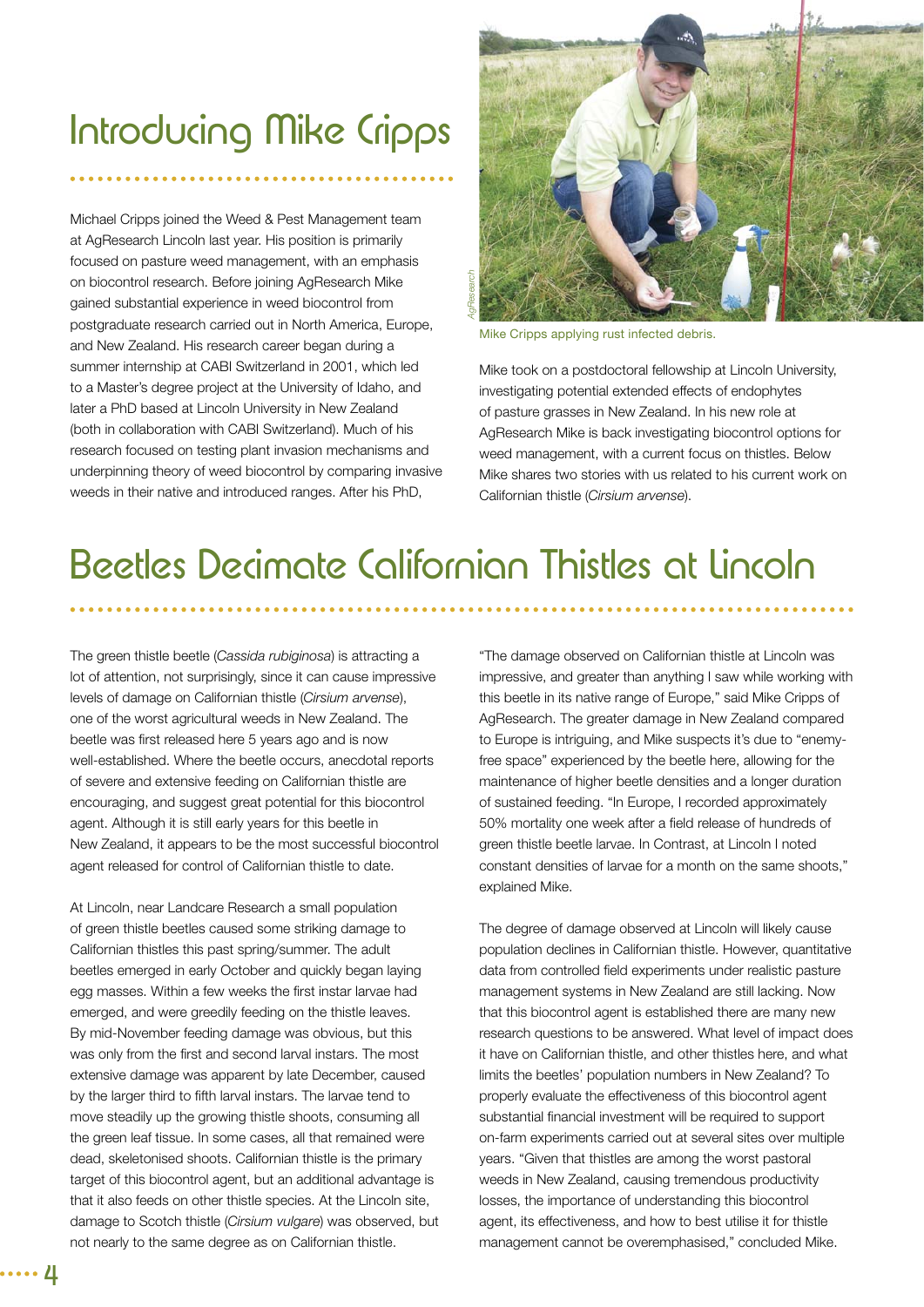For over a century the fungal rust pathogen, *Puccinia punctiformis*, of Californian thistle (*Cirsium arvense*) has been considered a promising biocontrol agent, but utilising this pathogen effectively has been hampered by an incomplete understanding of the disease cycle. The rust is highly host specific, infecting only Californian thistle, and is present everywhere in the world where the thistle occurs, including New Zealand. The rust disease occurs in two forms, localised and systemic. Localised infections have minimal impact on the weed, whereas systemic infection results in severely distorted growth and eventual death of the shoot. Understanding the natural disease cycle of the fungus, particularly how systemic infection is initiated, is key to manipulating it for greater effect.

Recently an important breakthrough with this pathogen has been achieved through an international collaboration of scientists led by Dr Dana Berner (USDA, Maryland) and including AgResearch. Field experiments conducted in the United States, Russia, Greece and New Zealand, following the same simple protocol, have routinely generated systemic rust disease in populations of Californian thistle. "We believe this is a step in the right direction towards a greater understanding of the fungus, and therefore our ability to utilise it for biocontrol purposes," explained Mike Cripps of AgResearch.

But before we get to the breakthrough here is a brief overview of the history of research, successes and setbacks that have brought us to this point. The life cycle of the rust is complex, involving all five possible spore types (spermatia, aeciospores, urediniospores, teliospores and basidiospores). The questions concerning the life cycle of this fungus that have persisted for decades are: which spore type causes systemic infection, and how and when does it encounter the host plant at a susceptible growth stage?

The teliospore stage of the fungus was always the likely candidate for causing systemic disease, but during early research in the 1950s the difficulties encountered in getting teliospores to germinate led some researchers to believe that that this spore type could not account for the amount of systemic disease observed in the field. They postulated that urediniospores might be responsible, but this explanation was unsatisfactory since it would have required an atypical genetic process. By the 1990s it had been discovered that stimulants from the host plant were required for teliospores to germinate. This explanation conformed to the known processes of rust spore development, and was generally accepted. However, the question of how and when the teliospores encountered a susceptible infection site on the plant still remained. The working hypothesis was that teliospores were dispersed

on the soil surface and contacted adventitious shoot buds emerging from the roots of the thistle plant. However, the movement of teliospores through the soil and the haphazard contact with root buds was unlikely, and other explanations were sought. An idea that captured some attention was that stem-mining weevils (like *Ceratapion onopordi*) might vector the pathogen and inoculate the plant via egg deposition in the thistle shoot. To further muddle the story, the proponents of the weevil vector hypothesis also reinvoked urediniospores as the causal spore type of systemic infection, since these are the most common type encountered by the weevils in spring. But the importance of insect vectors in the disease cycle was called into question after surveys carried out in Europe and New Zealand showed equivalent frequencies of rust disease in both regions, with and without stem-mining weevils, respectively.

So the focus went back onto teliospores again. Teliospores are produced in summer, corresponding with the death of diseased shoots. In autumn there is always a flush of new thistle rosettes emerging after the summer growth has senesced. "We believed it was likely that debris bearing teliospores from old shoots landed on the autumn cohort of thistle shoots," explained Mike. Infection could then take place with the fungus overwintering in the roots, followed by the expression of systemic disease appearing in spring. To test this hypothesis, researchers gathered diseased shoots in summer and inoculated rosettes in autumn with debris bearing teliospores.

In New Zealand, the autumn inoculations of rosettes resulted in systemic disease appearing in approximately 50% of the treated plots compared with 15% ambient disease in control plots. This result was highly significant, and similar successes were achieved at the other field trials around the world. This combined international study will be reported in a scientific journal later this year. "The study in New Zealand is ongoing and we will continue to monitor disease progress, and changes in the thistle population densities," said Mike. There is still much to learn about the interactions of this pathogen with its host plant, but now we at least have a simple method of initiating systemic disease that we can build upon to improve the biological control of this important weed.

*Both studies were supported by funding from the Ministry of Business, Innovation and Employment through the Undermining Weeds Programme.*

#### CONTACT: Mike Cripps mike.cripps@agresearch.co.nz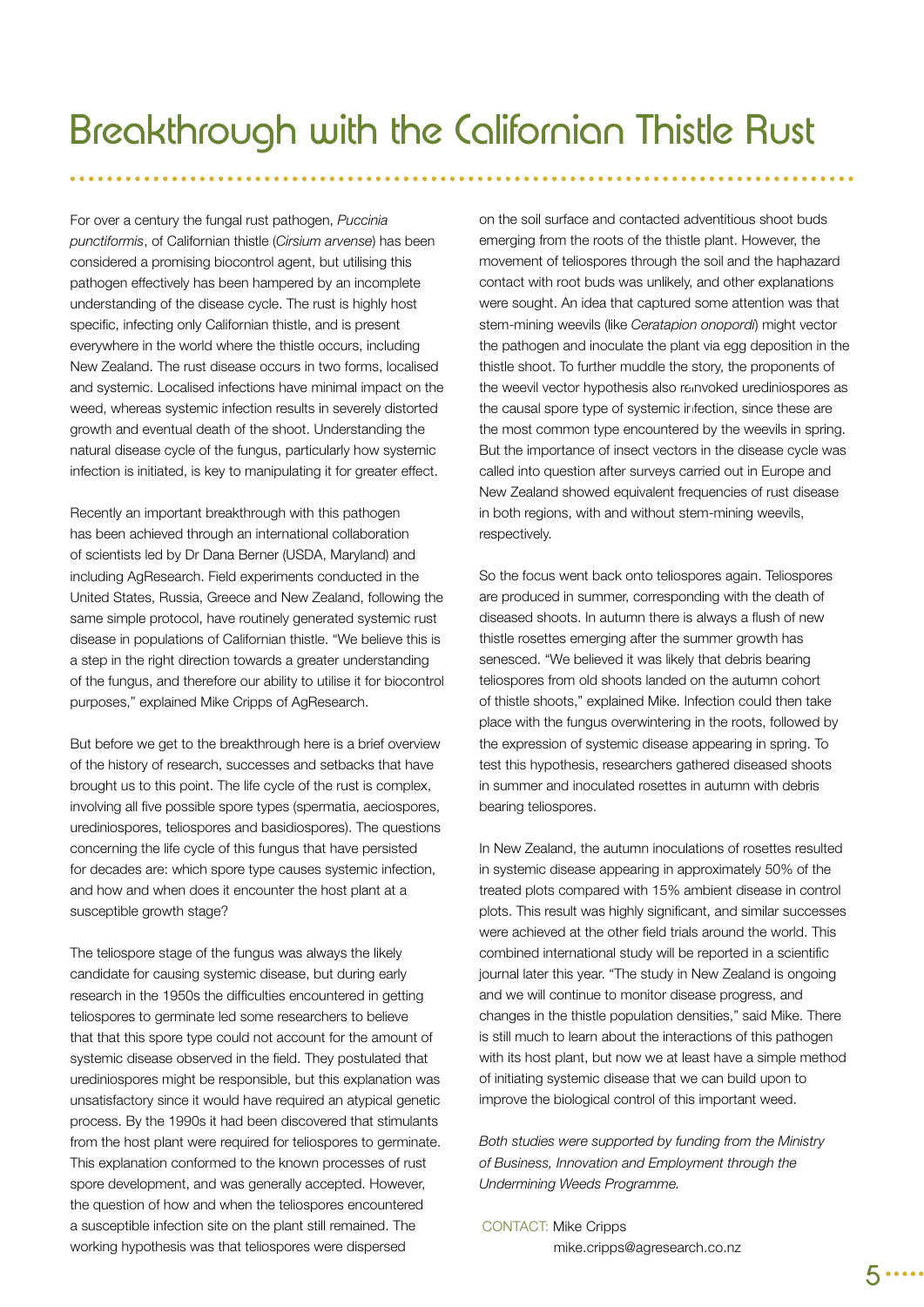# What Do Zebra Chips Have to Do with Broom Biocontrol? ......

Let's start with "zebra chip" potatoes. In 2009 a team of scientists, led by Lia Liefting of the Ministry for Primary Industries (MPI), examined tissue from hot-house tomato (*Solanum lycopersicum*) and capsicum (*Capsicum annuum*) plants that had been attacked by the tomato potato psyllid (*Bactericera cockerelli*) and had disease symptoms. In the USA and other countries, the tomato potato psyllid was known to be associated with diseases that led to "zebra chip" (literally light and dark stripes in chips), but no causative pathogen had been identified. Exhaustive testing for a range of possible pathogens, including fungi, bacteria, viruses, viroids and phytoplasmas, drew a blank. Transmission electron microscopy was used by MPI to look at sections of leaf tissue and revealed a possible culprit. A bacterium-like organism, restricted to the phloem of the plants, was discovered that proved to be unculturable, i.e. it refused to grow on medium in a Petri dish like other bacteria. DNA was extracted from the plant tissue containing the unculturable bacterium, and molecular tests determined that this was a novel species closely related to *Liberibacter* species that are vectored between plants by psyllids (sap-sucking insects in the family Psyllidae). This was the first time that the link had been made between the tomato potato psyllid, a pest that arrived in New Zealand in 2006, and a diseasecausing organism. It was named '*Candidatus* Liberibacter solanacearum*'* (Lso) – the "candidatus" term referring to its unculturable nature, as bacterial taxonomy requires organisms to be cultured.



Zebra chips.

The tomato potato psyllid has caused major damage to tomato and potato crops, particularly in the northern parts of New Zealand. Plant and Food Research (PFR) scientists are actively researching ways to manage these serious problems. They have discovered that the pest psyllid has spread Lso into several other plant species. These include the weed boxthorn (*Lycium ferocissimum*) and native poroporo (*Solanum aviculare*). Intriguingly, Lso does not so far appear to behave like a pathogen in poroporo, i.e. it seems to be a symptomless "endophyte" – an organism that can live within a plant without causing any harm. Nevertheless, both the exotic and indigenous plant species act as reservoirs for Lso from which tomato and potato crops can potentially be infected via their shared psyllid vector.

There are now six species of *Liberibacter* known worldwide, all vectored by different psyllid species, and they are associated with some serious plant diseases. '*Ca*. *L. asiaticus'*, '*Ca*. *L. americanus*' and '*Ca*. *L. africanus*' are associated with citrus greening in Asia, the Americas and Africa. This disease has been known for nearly 100 years but was only associated with *Liberibacter* with the advent of molecular genetic techniques. Early in 2011, an Italian group reported the pear psyllid pest (*Cacopsylla pyri*) hosts and vectors '*Ca*. *Liberibacter europaeus*' (Leu henceforth). The Italians believe that Leu in pears also behaves as a symptomless endophyte, rather than a pathogen, because despite high counts of the bacterium in the pear plant tissue, no specific disease symptoms could be observed in the infected plants, at least in the short term.

Discovering Lso was a major scientific breakthrough by the staff at MPI together with PFR. This work has big implications for the horticultural industry and globally this is "hot science" at the moment. But what does this have to do with broom biocontrol? In 2011, during routine sampling of potato crops in Canterbury for Lso, PFR scientists saw what they thought were typical *Liberibacter* symptoms on nearby Scotch broom (*Cytisus scoparius*) plants. The symptoms included wilting, stunted growth of shoots, shortened internodes, leaf dwarfing and leaf curling. A large population of broom psyllid *(Arytainilla spartiophila)* was also noticed on the plants. The PFR scientists tested the broom plants and the psyllids for *Liberibacter* species, including Leu (the *Liberibacter*  species discovered by the Italians in pears), although Leu was unreported from New Zealand. To their surprise, DNA extracted from both organisms revealed signatures characteristic of Leu.

6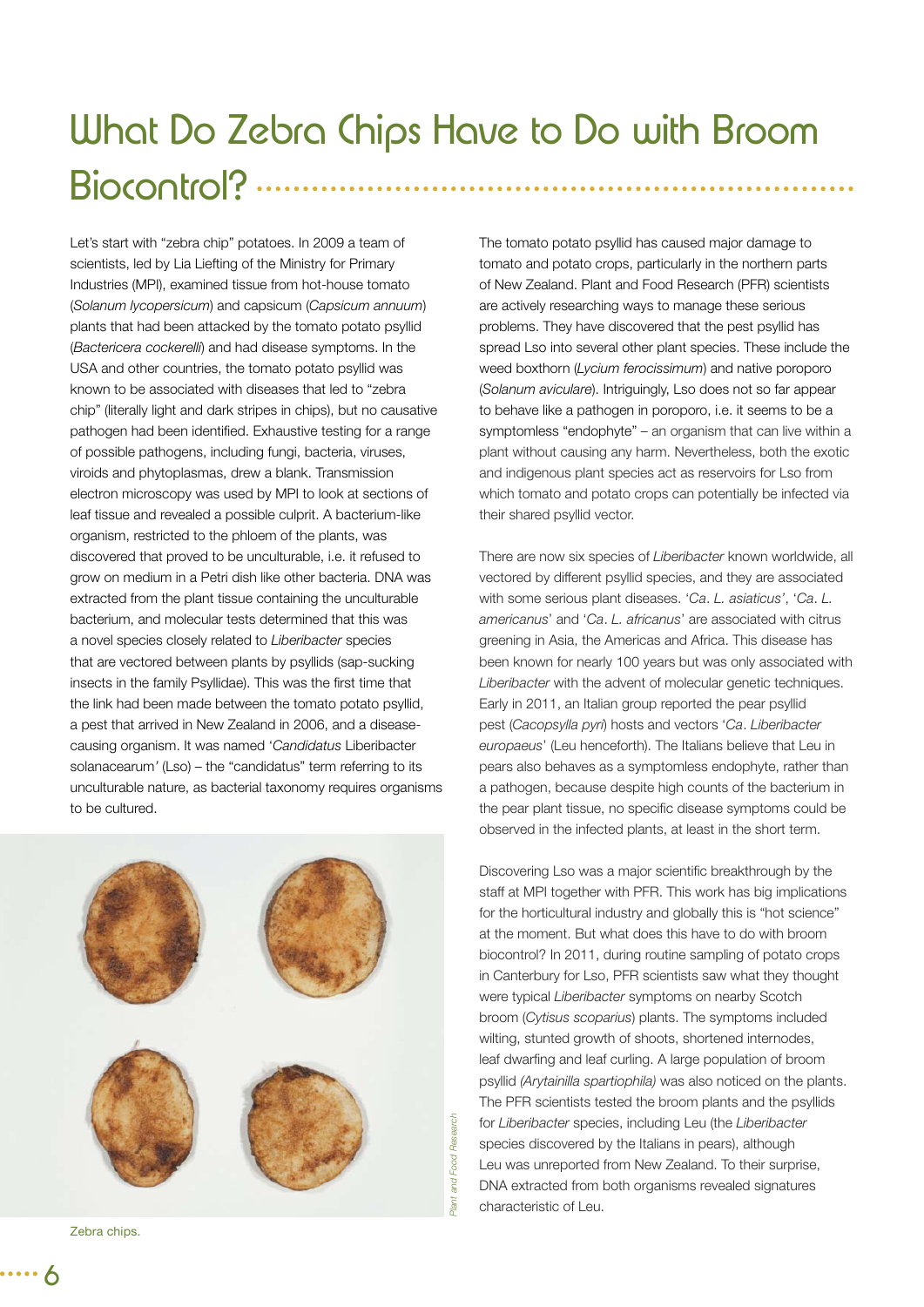The broom psyllid is highly host specific to Scotch broom and was introduced as a biocontrol agent in 1993. The psyllid is now widespread on broom throughout much of New Zealand and some significant outbreaks have been seen. Although the psyllid underwent routine testing for unwanted associated organisms before its release, this testing did not include *Liberibacter* species since they were unknown to science at the time, and the molecular techniques needed for their detection were only just being developed. In 2011, Leu was a new organism for New Zealand, so MPI was immediately informed of the discovery. It is thought that *Liberibacter*  species can only be transmitted from plant to plant by psyllids or grafting. Therefore the most likely way that Leu had entered New Zealand was along with the broom psyllid.

Landcare Research, PFR and MPI immediately collaborated on a "delimiting survey", which indicated that Leu was widespread. No incursion response from MPI was therefore justified. The survey also showed that broom was only positive for Leu in areas where the broom psyllid was present, consistent with the hypothesis of broom psyllid being the vector and introduction route for Leu into New Zealand.

What does this discovery mean for New Zealand? Simon Fowler explains: "While the broom psyllid is highly host specific, Leu is not, and incidental probing by the psyllid (to 'taste' if they have the right host plant) might represent a risk of transfer to non-target plants." Such spillover effects would be minor unless there was another psyllid species that could then pick up Leu and transfer it widely to the population of non-target plants. As a precaution, Landcare Research decided to survey the nearest native relative to broom, kōwhai (Sophora microphylla), and the host-specific kōwhai psyllid (*Psylla apicalis*). Leu could not be found in either kōwhai or its psyllid, even in areas where the broom psyllid was common on nearby broom and both were positive for Leu. "Given the length of time that Leu has been in New Zealand, it would most likely have had time to become evident in the kōwhai population if transfer was at all probable," said Simon. Simon added, "… of course we don't know whether Leu, even if it got into kōwhai, would act like a pathogen or behave like a symptomless endophyte." Furthermore, Landcare Research scientists are unsure whether the *Liberibacter* symptoms claimed to be seen in broom in New Zealand are a result of the bacterium, or the direct result of attack by the psyllid and the broom twig miner (*Leucoptera spartifoliella*), which was also very common at the original site sampled in 2011. "However, even if Leu was harmless in broom that doesn't mean it would be harmless in other plants. We can see from Lso causing serious diseases in tomatoes and potatoes, but not in poroporo, that the disease nature of these bacteria is unpredictable," said Simon. There are still a great many unknowns and much research to undertake.

A priority is to understand what pathogens other psyllids in New Zealand are carrying. New Zealand has a rich native fauna of psyllids, as well as many self-introduced species that mostly attack *Acacia* and *Eucalyptus* species from their original home in Australia. There may be many more *Liberibacter* species yet to be discovered! Other key research questions include whether psyllids should be completely avoided in future as potential biocontrol agents because of possible associated organisms, and whether the action of the disease-causing organisms would mean that if it was possible to "clean up" the psyllids they would have reduced effectiveness as biocontrol agents. Landcare Research and PFR scientists are collaborating to work on these sorts of questions, and are looking at developing a new set of risk assessment protocols that would include screening of biocontrol agents for *Liberibacter* species.

For further information on tomato potato psyllid in New Zealand see www.biosecurity.govt.nz/files/pests/potatotomato-psyllid/psyillid-factsheet.pdf

*Landcare Research's involvement in this project is funded by the Ministry of Business, Innovation and Employment as part of the Beating Weeds Programme.*

CONTACT: Simon Fowler fowlers@landcareresearch.co.nz



Left: normal broom shoots and right: broom shoots showing symptoms which may be caused by *Liberibacter* or broom psyllid attack.